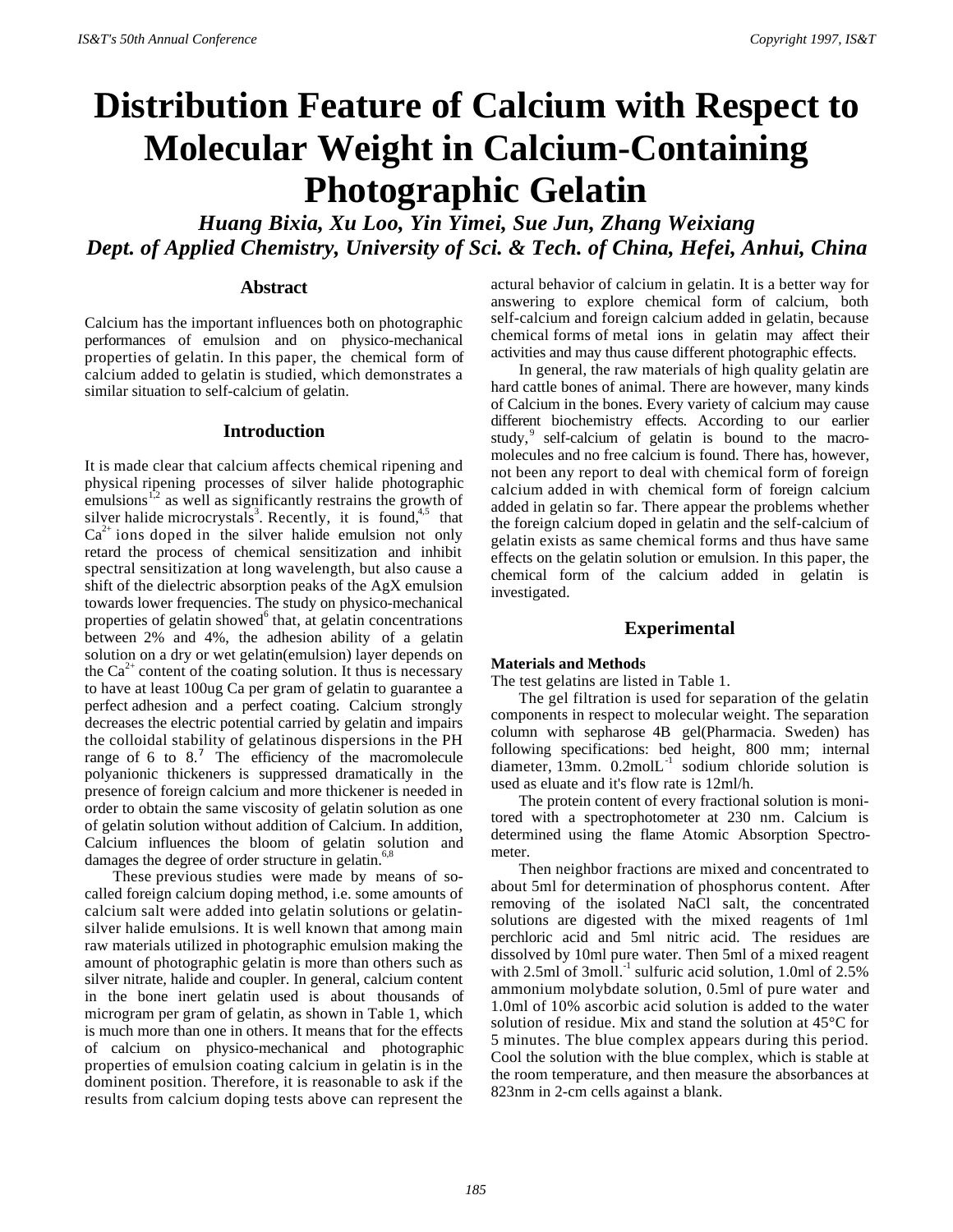| Table 1. The main enaracteristics of the test genatins |                 |        |        |                          |                |
|--------------------------------------------------------|-----------------|--------|--------|--------------------------|----------------|
| Gelatin Ca                                             |                 |        | bloom  | Viscosity                | PН             |
|                                                        | content content |        | (6.67% | (cp)                     | 2% Soln.       |
|                                                        | (ug/g)          | (ug/g) | Soln.) | (6.67%                   | $37^{\circ}$ C |
|                                                        |                 |        |        | Soln,<br>$(60^{\circ}C)$ |                |
|                                                        |                 |        |        |                          |                |
| <b>CH</b>                                              | 1971.4          | 22.6   | 298    | 6.74                     | 5.7            |
| FD                                                     | 4256.6          | 15.4   | 235    | 6.18                     | 5.6            |

**Table 1. The main characteristics of the test gelatins**

# **Experimental Procedure**

1. Separation and Analysis of the Gelatin Solution 1.0ml of 0.5% gelatin solution is applied to the column and separated. 50 fractions are collected and used for determinations of protein. Calcium and phosphorus.

2. Separation and Analysis of the Gelatin Solution with Foreign Calcium - Prepare 0.5% gelatin solution with addition of 3000ug foreign Calcium per gram of gelatin and stand it for 60min at 60°C in order to approach the process of chemical ripening or emusion. Then the experimental procedure 1 is repeated using this solution without determination of phosphorus.

3. Separation and Analysis of the Gelatin Solution with Foreign Phosphorus—Prepare 0.5% gelatin solution with addition of 100ug foreign phosphorus per gram of gelatin and stand it for 60min at 60°C in order to approach the process of chemical ripening or emulsion. Then the experimental procedure 1 is circulated with this solution.







*Figure 2.*

# **Results**

The distribution curves of protein, calcium and phosphorus with respect to molecular weight for various gelatin samples are shown in Figure l and Figure 2. respectively. In the figures the curve a represents the distribution of gelatin protein; the curve b-the distribution of self-calcium of gelatin; the curve c-the distribution of self-phosphorus of gelatin; the curve d--the distribution of calcium in gelatin with foreign calcium; the curve e--the distribution of phosphorus in gelatin with foreign phosphorus. The horizontal scales are roughly a logarithmic scale of molecular weight. The vertical scales show the absorbance of protein, calcium and phosphorus complex respectively, which means their related contents.

## **Discussion and Conclusion**

The basis of the high quality gelatin preferably consists of pure, degreased and hard cattle bones. The great majority of calcium in the bone exists as hydroxyapatite and disperses in collagen net by means of the phosphoprotein. The phosphoprotein, one of the major constituents of the noncollagenous proteins found in all vertebrate calcified tissues, have been postulated to play an important role in the initiation and regulation of calcification<sup> $10,11$ </sup>. In general, the first step in the preparation of gelatin is an acid treatment of the ground and calibrated bones in order to eliminate the calcium and magnesium phosphates. It is followed by an alkaline programmed hydrolysis of the residual collagen with calcium hydroxide. During this process, the